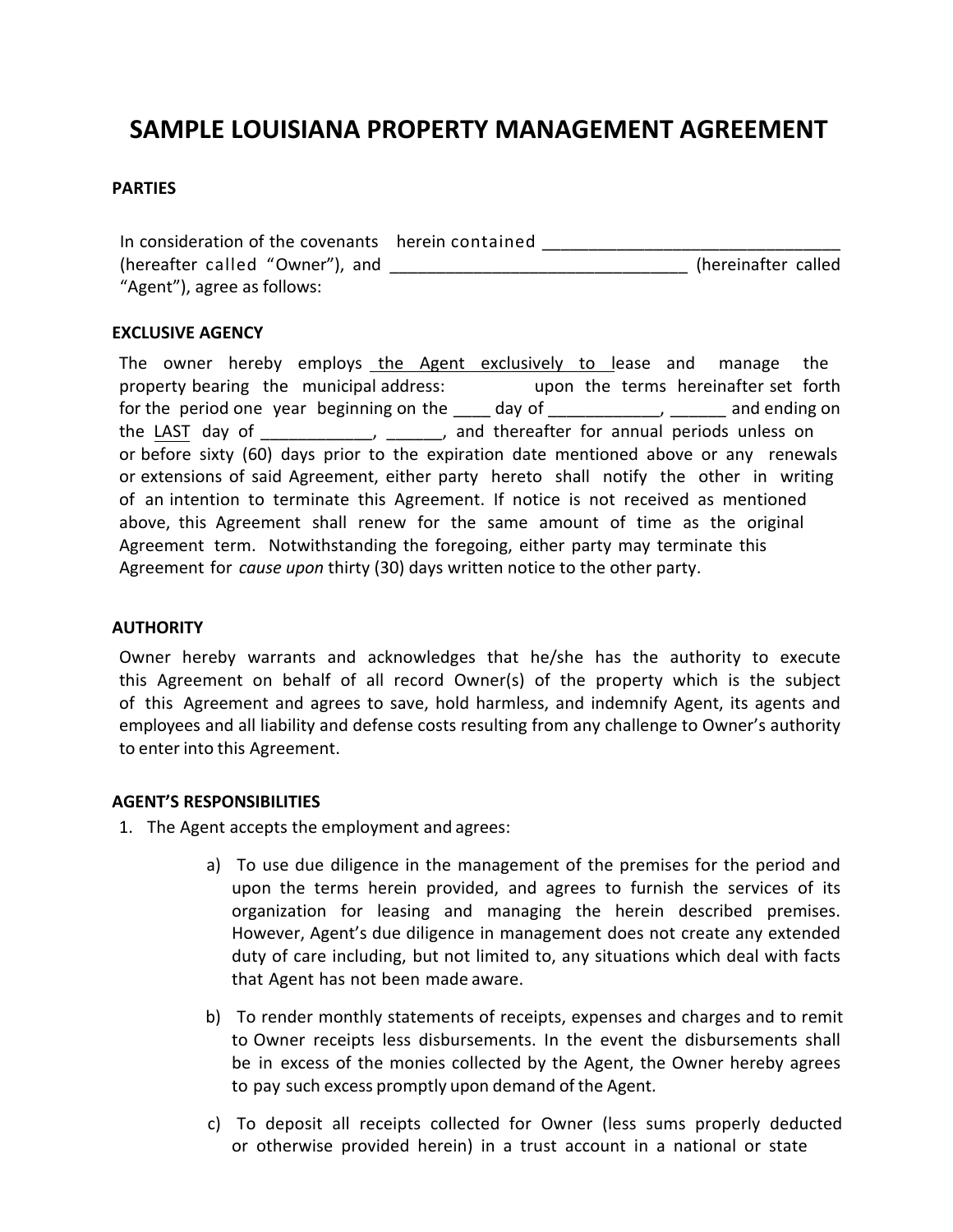institution qualified to engage in banking or trust business, separate from Agent's personal account. However, Agent will not be held liable in event of bankruptcy or failure of depository.

d) Agent's employees who handle or are responsible for Owner's monies shall be bonded by a fidelity bond in adequate amount.

## **AGENT'S AUTHORITY**

- 2. The owner hereby gives the Agent the following authority and powers and agrees to assume the expenses in connection herewith:
	- a) To advertise the availability for lease of the herein described premises or any part thereof, and to display "for lease" signs thereon; to sign, renew and/or cancel leases for the premises or any part thereof; to collect rents due or to become due and give receipts therefor; to terminate tenancies and to sign and serve in the name of the Owner such notices as are appropriate; to institute and prosecute actions; to evict Tenants and to recover possession of said premises; to sue for, in the name of the Owner, and recover any and all sums due under the lease or occupancy including but not limited to rent, damages, and eviction costs and fees; and when expedient, to settle, compromise, and release such actions or suits or reinstate such tenancies. Any lease executed for the Owner by the Agent shall not exceed one (1) year without Owner's written approval.
	- b) To make or cause to be made and supervise repairs and alterations, and to do decorating on said premises; to purchase supplies and pay all bills therefore. The Agent agrees to secure the prior approval of the Owner on all expenditures in excess of  $\zeta$  for any one item, except monthly or recurring operating charges and/ or emergency repairs in excess of the maximum, if in the opinion of the Agent such repairs are necessary to protect the property from damage or to maintain services to the Tenants as called for in their leases.
	- c) To hire, discharge and supervise all labor and employees required for the operation and maintenance of the premises; it being agreed that all employees shall be deemed employees of the Owner and not the Agent, and that the Agent may perform any of its duties through Owner's attorneys, agents or employees and shall not be responsible for their acts, defaults or negligence if reasonable care has been exercised in their appointment and retention.
	- d) To make contracts for electricity, gas, fuel, water, telephone, window cleaning, trash or rubbish hauling and other such services as the Agent shall deem advisable; the Owner to assume the obligation of any contract so entered into at the termination of this Agreement.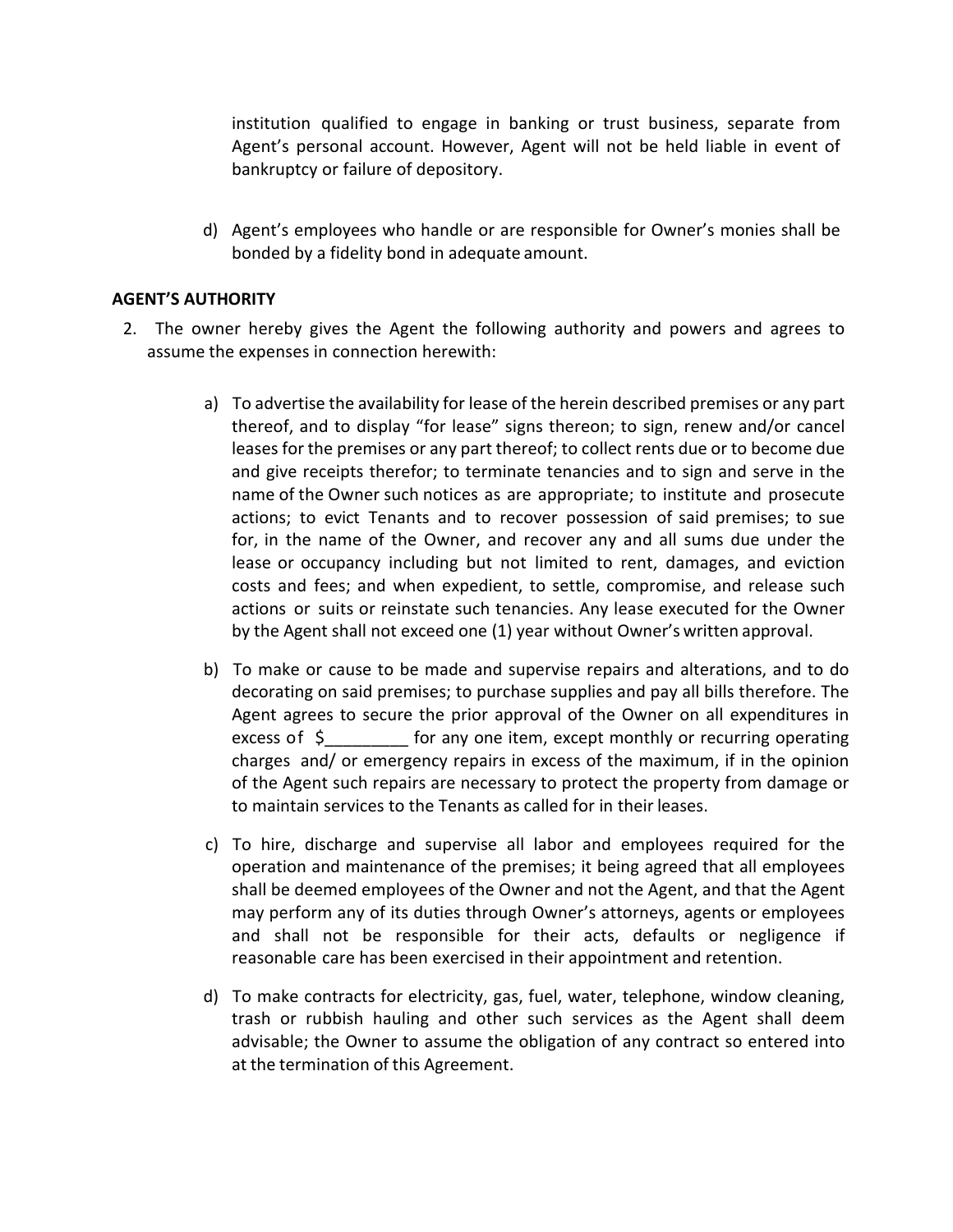### **OWNER'S RESPONSIBILITIES**

- 3. The Owner further agrees:
	- a) To save, hold harmless, and indemnify Agent, its agents and employees from all damage suits, claims, or causes of action in connection with the management of the herein described property including, but not limited to, actions involving LEAD BASED PAINT, LEAD POISONING, MOLD, ASBESTOS, CHINESE DRY WALL, AND FAIR HOUSING DISCRIMINATION, in addition to all other actions. Additionally, Owner further agrees to save, hold harmless, and indemnify Agent, its agents and employees from liability from injury suffered by any employee to any person whomsoever, and to carry, at his own expense, necessary public liability insurance adequate to protect the interests of the parties hereto, which policies shall be written as to protect the Agent in the same manner and to the same extent they protect the Owner, and will name the Agent as co-insured. The Agent also shall not be liable for any error of judgment or for any mistake of fact in or of law, or for anything which it may do or refrain from doing hereinafter, except in cases of willful misconduct or gross negligence.
	- b) To pay the Agent:

1) For Management: % of the gross monthly income.

2) For Leasing: % of the first full month's rent.

3)Lease Renewal Fee: \_\_\_% of one month's gross income, due upon renewal completion

4) For Sale: % of the sales price.

5) For Disaster Restoration: % of total restoration costs.

6)MinimumManagement Fee: \$\_\_\_\_\_\_/month.

7)Other: .

## **OTHER ITEMS OF MUTUAL AGREEMENT**

- 1. Nothing in the Management Agreement shall be construed to require Agent to advance any of its own funds.
- 2. Under Louisiana Law, "notwithstanding the provisions of Civil Code Articles 2985 through 3034 or any other provisions of law, a licensee engaged in any real estate transaction shall be considered to be representing the person(s) with whom he is working as a Designated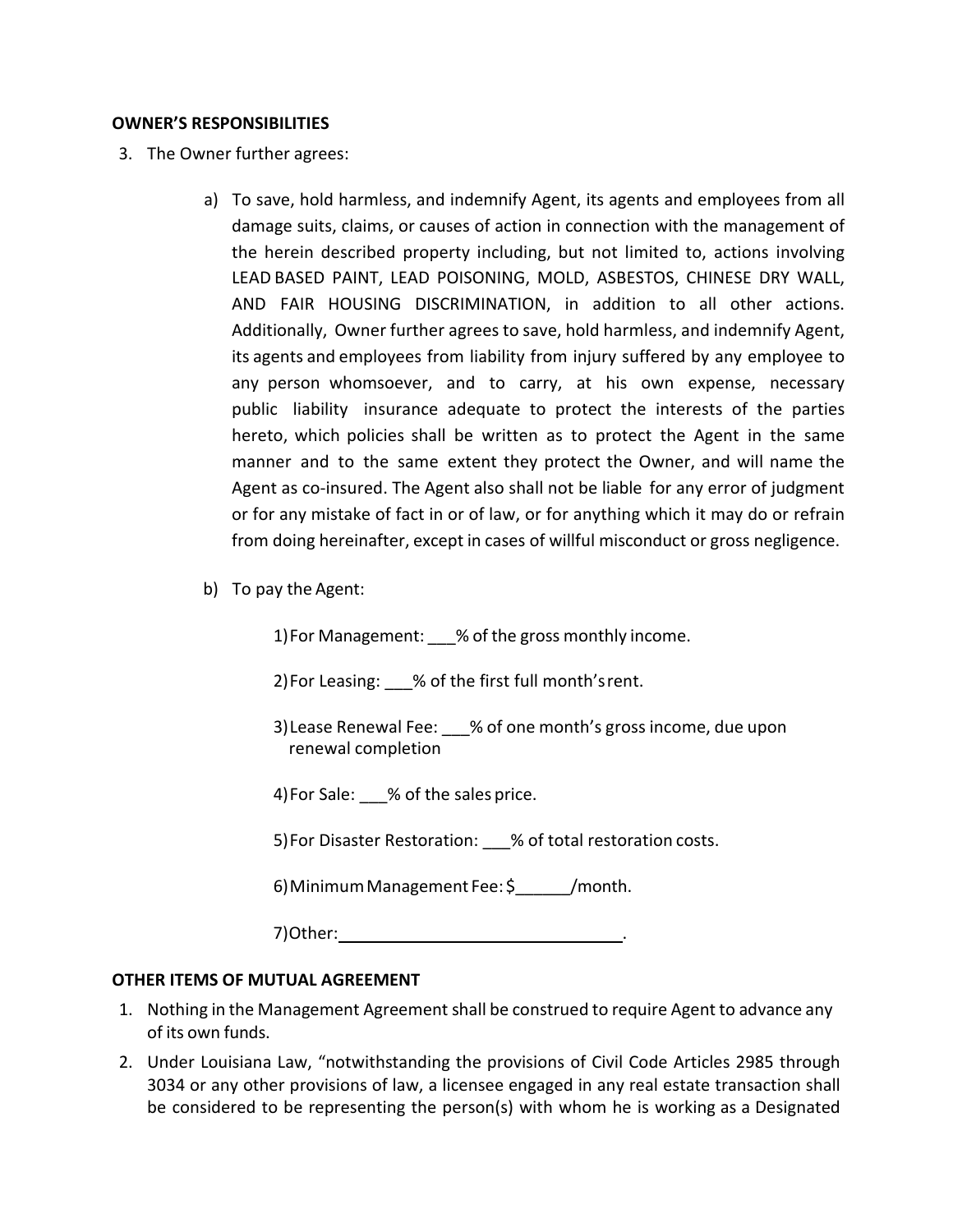Agent(s) unless there is a written agreement between the Broker and the person, providing that there is a different relationship or the licensee is performing only ministerial acts on behalf of the person. The listing agent(s) acts as the Designated Agent(s) for the Owner and may not disclose any information about what price or terms the Owner will accept other than the price or terms listed. An Owner's Designated Agent(s) does owe a duty of fair dealing to all parties.

Owner understands that the Designated Agent(s) assigned by XYZ Company as Broker may be representing another party who has employed the Designated Agent(s) to locate a property for them. Owner further understands that this type of situation creates dual representation. Should Designated Agent(s) represent a prospective Tenant who wishes to lease the property from Owner, Owner hereby consents to this dual representation by Designated Agent(s). Moreover, Owner authorizes Broker to file this listing and appropriate leasing data with the Multiple Listing Service and to report leasing information upon leasing of property to the Multiple Listing Service.

- 3. Owner hereby agrees that if an Attorney is employed to protect any right of Agent, its agents and/or employees under this Agreement, I/We agree to pay reasonable attorney's fees, court costs, and expenses, including, but not limited to sheriff's feesincurred.
- 4. For the purposes of this Agreement, Late Fees shall not be considered part of the gross monthly income. Any Late Fees collected shall be considered earned by Agent and deemed additional compensation for its collection efforts.
- 5. At all times during the term of this Agreement, Owner hereby agrees to maintain in full force and effect Owners Comprehensive General Public Liability Insurance including insurance for loss or damage by explosion of steam boilers or similar apparatus now, or hereafter installed in the hereinafter described premises, with an insurance company duly licensed to do business in the State of Louisiana. Policy limits should be as follows: at least \$300,000.00 Combined Single Limit for Bodily Injury and Property Damage for Residential properties containing 1 - 4 dwelling units and at least \$1,000,000.00 Combined Single Limit for Bodily Injury and Property Damage for Commercial properties and Residential properties containing 5 dwelling units or more. Such policies shall name and the state of the state of the state of the state of the state of t additional insured and I/we shall, upon execution hereof deliver to \_\_\_\_\_\_\_\_\_\_\_\_\_\_\_\_\_\_\_\_\_\_\_\_\_\_\_\_\_\_\_\_ certificates of insurance certifying that such

insurance is in full force and effect.

- 6. For purposes of the Louisiana Worker's Compensation Act, Owner ("Principal Employer"), and and  $\Box$  ("Contractor"), mutually agree that Principal Employer is recognized as a statutory employer for purposes of L.R.S. 23:1061(A) of Contractor's employees, including all direct and statutory employees of Contractor, while such employees are providing work and/or services to be performed by Contractor or any subcontractor under this contract.
- 7. This Agreement shall be governed by and interpreted in accordance with the laws of the